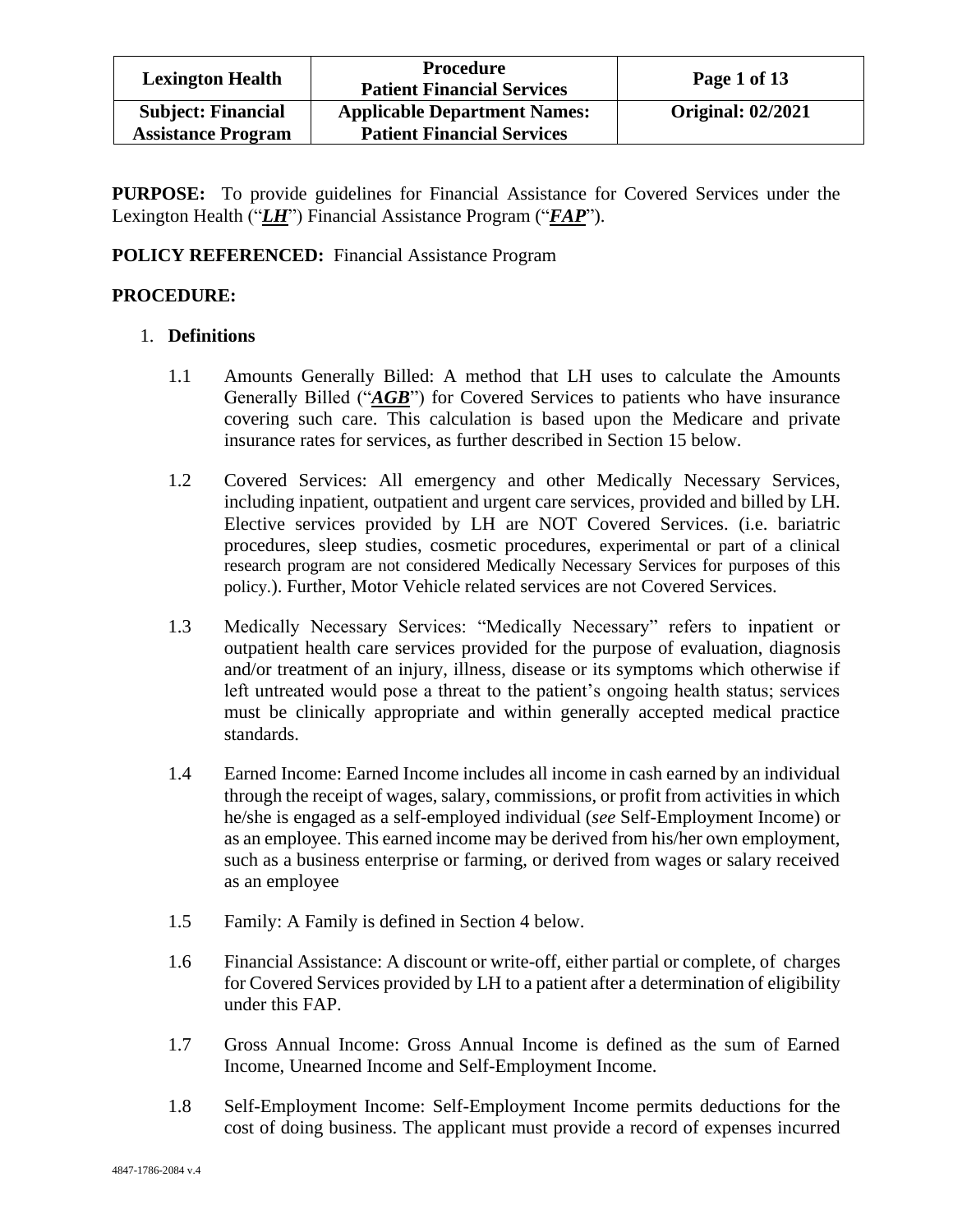| <b>Lexington Health</b>                                | <b>Procedure</b><br><b>Patient Financial Services</b>                    | Page 2 of 13             |
|--------------------------------------------------------|--------------------------------------------------------------------------|--------------------------|
| <b>Subject: Financial</b><br><b>Assistance Program</b> | <b>Applicable Department Names:</b><br><b>Patient Financial Services</b> | <b>Original: 02/2021</b> |

in the production of the income. Allowable costs for producing self-employment income are: (1) Identifiable costs of labor, such as salaries, employer share of social security, insurance, etc.; (2) Rent and costs of maintenance for the business building; (3) Business telephone costs; (4) Costs of operating a motor vehicle when required in connection with the operation of the business; (5) Insurance premiums and taxes paid on the business; (6) Costs of meals for children when day care is provided in the applicant's home; and (7) Interest paid to purchase income producing property.

- 1.9 Third Party Resources: Third Party Resources are any third party payer, including any individual, entity, or program that is or may be liable to pay all or part of the medical cost related to the Covered Services of an individual. Examples of such payment sources are Medicare, Medicaid, health insurance, employee benefits plans, and other state or federal programs which assist in providing health care services
- 1.10 Unearned Income: Unearned Income is any income that does not meet the definition of Earned Income. The following are considered Unearned Income (this list is not all inclusive): (1) Unemployment Compensation and Workmen's Compensation; (2) Assistance Payments Based on Need- AFDC, SSI, and other cash payments; (3) Pensions and Benefits - Annuities, pensions, retirement, veteran's or disability benefits, Social Security benefits, and other such pensions and benefits; (4) Support and Alimony - Support or alimony payments from nonhousehold members; (5) Contributions - Any cash contribution made to any member of the Family by a non- Family member (gift or loan); (6) Trust Funds - When a Family member receives monies from trust funds, the monies are treated as Unearned Income; (7) Lump Sum Payments - Any lump sum payment is considered unearned income in the month received and becomes a resource if retained to the following month. Since that income will not be received again, it is not annualized, but added to other Gross Annual Income; (8) Educational Loans, Grants and Scholarships - Any portion of loans, grants and scholarships which may be used to meet the person's current living expenses (food, clothing or shelter) is counted as income. Any portion which is clearly designated for tuition is excluded from income; and (9) Capital Gains Income - Any gain from the sale of an asset is counted as income. EXCEPTION: Federal and state income tax refunds are excluded from income.

# 2. **Applicability**

- 2.1 LH provides Financial Assistance for Covered Services provided at LH in accordance with this FAP. If a patient is eligible for Financial Assistance, all outstanding balances system wide will be adjusted according to Section 9.
- 2.2 All Third-Party Resources for the accounts in question must be exhausted before a patient is eligible for Financial Assistance under this FAP.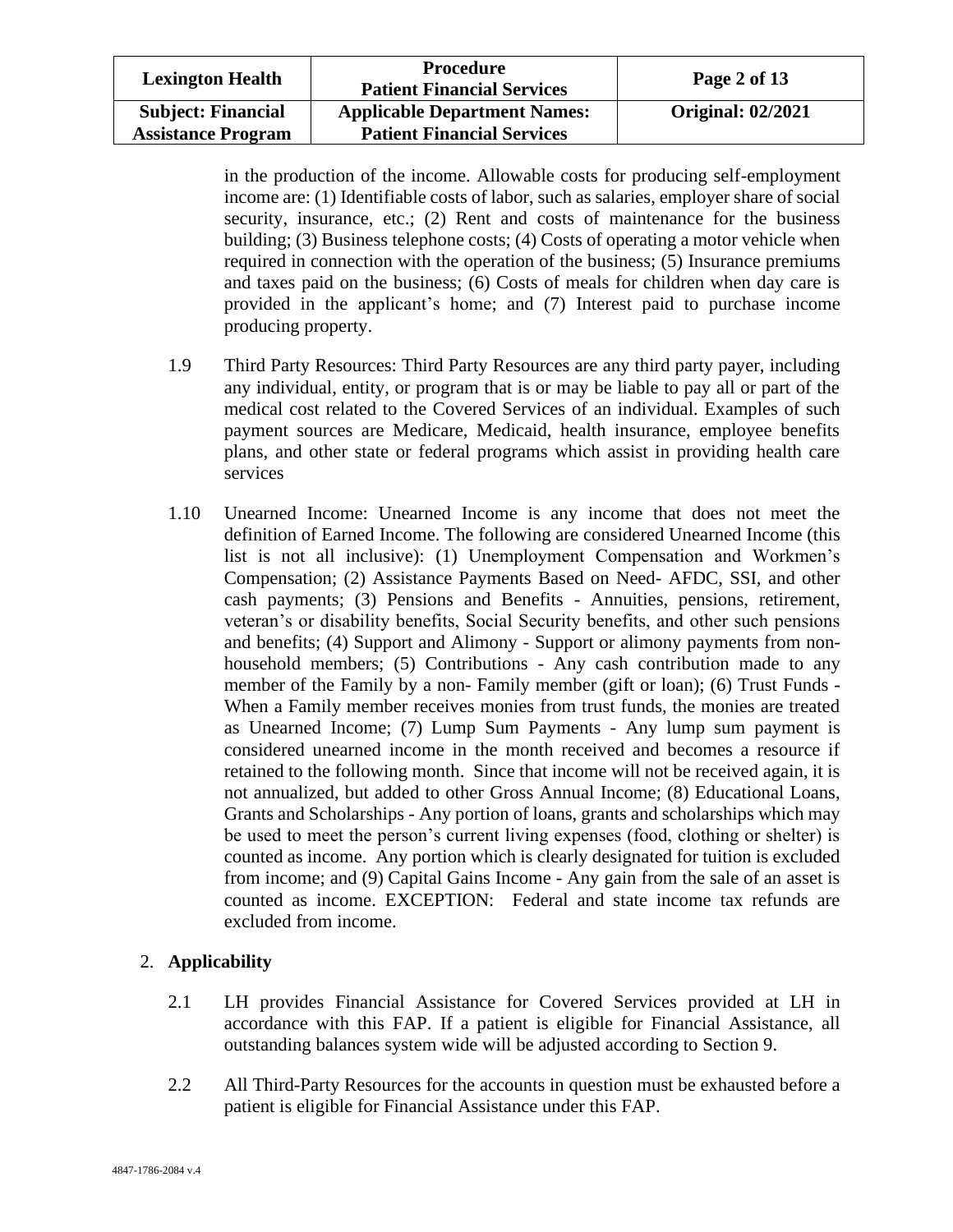| <b>Lexington Health</b>                                | <b>Procedure</b><br><b>Patient Financial Services</b>                    | Page 3 of 13             |
|--------------------------------------------------------|--------------------------------------------------------------------------|--------------------------|
| <b>Subject: Financial</b><br><b>Assistance Program</b> | <b>Applicable Department Names:</b><br><b>Patient Financial Services</b> | <b>Original: 02/2021</b> |

- 2.3 There are providers that may deliver emergency or other Medically Necessary Care in LH facilities whose care will be covered under this FAP. Please see Attachment A for a list of those participating providers.
- 2.4 LH will provide care for emergency medical conditions as required by the Emergency Medical Treatment and Active Labor Act ("*EMTALA*") regardless of ability to pay or whether the individual is eligible for Financial Assistance under this FAP Policy. LH prohibits any actions that discourage individuals from seeking such emergency medical care from LH, including demanding payment from emergency department patients prior to receiving treatment for emergency medical conditions or permitting debt collection activities that interfere with the provision of emergency medical care without discrimination.

# 3. **FAP Application**

- 3.1 An individual may apply for Financial Assistance by completing and submitting LH's Financial Assistance Application form ("*FAP Application*") and all associated documentation.
- 3.2 LH will offer a paper copy of the FAP Plain Language Summary to patients during the intake or discharge process. Additionally, individuals may obtain free copies of this FAP, FAP Plain Language Summary and FAP Application from the LH Emergency Room, LH admissions areas or LH's website.
- 3.3 All information requested of the applicant to support the eligibility determination, as detailed on the FAP Application, must be provided within 90 days from the original submission date of the FAP Application.

# 4. **Family Determination & Computation of Income**

- 4.1 Family Determination
	- 4.1.1 In making a determination of eligibility for Financial Assistance under this FAP, the first step in determining the amount of income and resources available to the applicant is to establish the Family composition. The income and resources of the applicant's Family must be considered and measured against the appropriate standards. Spouses are responsible for their spouse, if legally married. Parents are responsible for their minor children.
	- 4.1.2 If the applicant is legally or financially dependent upon someone else in the household, the Family is composed of the applicant and all persons that are considered a legal tax dependent or spouse (exceptions may apply based on tax filing status).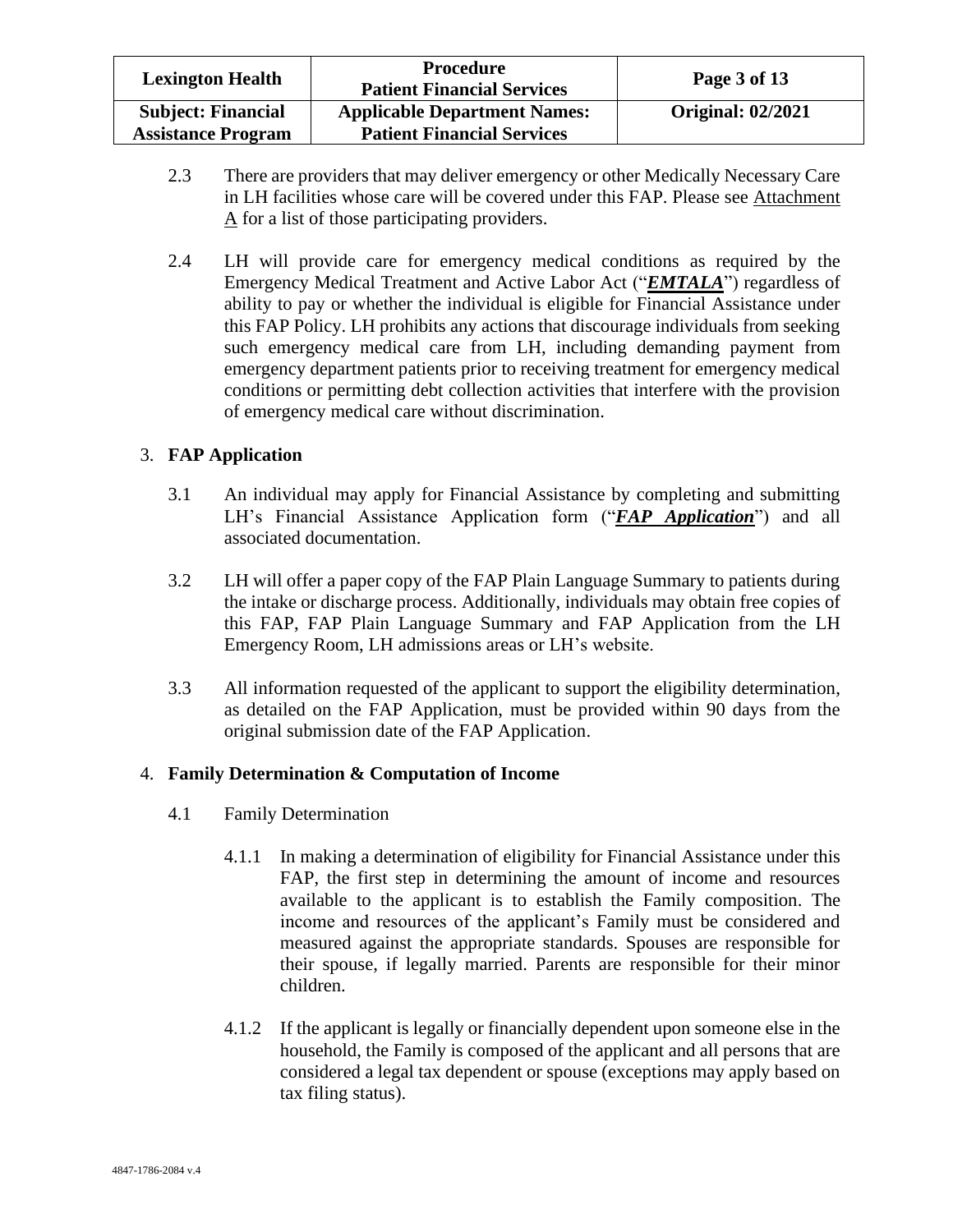| <b>Lexington Health</b>                                | <b>Procedure</b><br><b>Patient Financial Services</b>                    | Page 4 of 13             |
|--------------------------------------------------------|--------------------------------------------------------------------------|--------------------------|
| <b>Subject: Financial</b><br><b>Assistance Program</b> | <b>Applicable Department Names:</b><br><b>Patient Financial Services</b> | <b>Original: 02/2021</b> |

- 4.1.3 For the purposes of the LH FAP, an applicant that is a minor child or a student that is still financially dependent upon their parent(s) is considered a member of their parent's household. If their parent(s) do not live in the same home, the minor is considered a Family member in the home of the parent that holds legal custody.
- 4.1.4 To determine the Family composition for an applicant who is a minor or a student absent from their parent(s) home, circumstantial consideration may apply.
- 4.2 Computation of Gross Annual Income
	- 4.2.1 The Gross Annual Income of the applicant and Family is measured against the annual poverty guidelines for the appropriate size Family. Gross Annual Income should be representative of the Family's average earnings. For this reason, the method of calculating Gross Annual Income will vary dependent upon the employment status of the Family members.
	- 4.2.2 The Gross Annual Income of an applicant includes applicant and Family Earned Income, Unearned Income and Income from Self-Employment.
	- 4.2.3 The following methods may be used to compute Gross Annual Income based on the manner in which the income is received:
		- 4.2.4 Fixed Monthly Income

This refers to persons that receive a set monthly benefit or a set income for work performed. For example; someone may receive set Social Security benefits, or a salaried teacher. In this situation, determine Gross Annual Income based on income received in the month prior to the effective date of application, multiplied by twelve (12).

4.2.5 Hourly/Salaried with Bonuses, Commissions, and Overtime

This refers to persons that receive a wage based on the number of hours worked or a salary which is subject to additional earnings due to overtime, commissions, or bonuses. In this situation, determine gross annual income by adding income received in the eight (8) weeks prior to the effective date of application Divide the total by the number of times paid to get the average income per pay date. Multiply by 52 if paid weekly; multiply by 26 if paid bi-weekly (every 2 weeks); multiply by 24 if paid semi-monthly (twice a month); multiply by 12 if paid monthly.

4.2.6 Irregular Income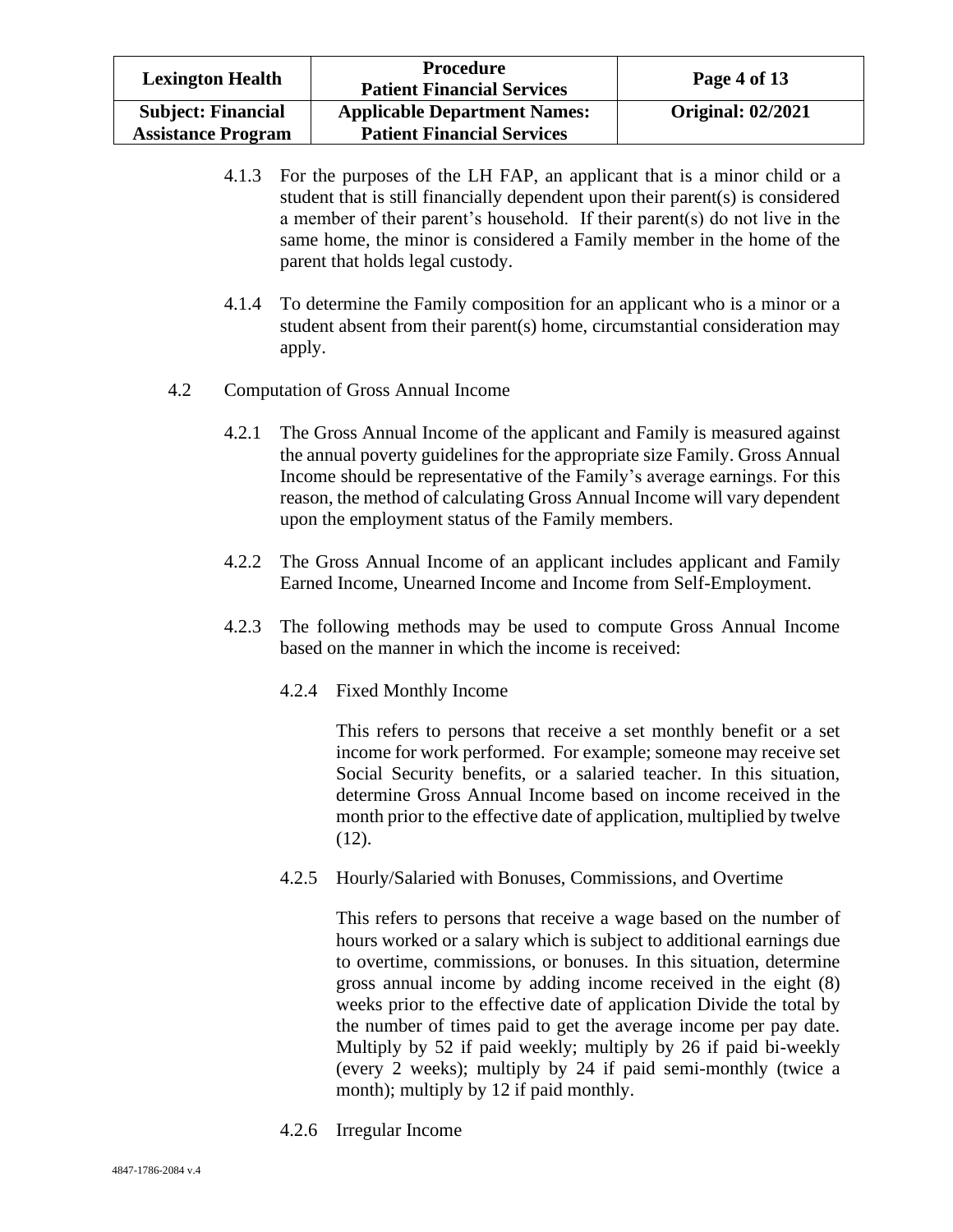| <b>Lexington Health</b>                                | Procedure<br><b>Patient Financial Services</b>                           | Page 5 of 13             |
|--------------------------------------------------------|--------------------------------------------------------------------------|--------------------------|
| <b>Subject: Financial</b><br><b>Assistance Program</b> | <b>Applicable Department Names:</b><br><b>Patient Financial Services</b> | <b>Original: 02/2021</b> |

This refers to persons whose income varies from week to week or month to month. For example, people who work odd jobs or are seasonal employees. In this situation, determine Gross Annual Income based on income received in the eight (8) weeks prior to the effective date of the application. Divide the total by the number of weeks to get an average weekly income, and multiply by 52. "Odd Job form" must be completed.

4.2.7 Self-Employment Income

This refers to persons whose income is derived from Self-Employment. For example, farmers, beauticians, mechanics, loggers, etc. If the person does not report income on a weekly, biweekly, or monthly basis, determine Gross Annual Income based on the most recently filed income tax return. Deductions are allowed for Self-Employed Income for the cost of doing business. After the Self-Employment Income is given, the cost of doing business deduction is added to any other Earned Income

4.2.8 Inability to Work

When a physician certifies (written or verbal) that an individual is unable to work for a specified period of time, prospective budgeting procedures might be used to arrive at a more accurate determination of income. Subtract the number of weeks the individual will be unable to work from 52. Multiply the average weekly amount by this figure. Also budget the income of a spouse who is needed in the home/hospital to care for the incapacitated individual prospectively.

4.3 Persons claiming to have no income must sign an attestation document stating this. Persons claiming no income must have 2 unrelated persons sign the "No income form" attesting to the best of their knowledge that the patient has had no income for the past 2 months. The patient should be carefully interviewed to determine how they obtain food, clothing, and shelter given such circumstances. A Food and Shelter form, and a Financial Support form may be required. This information should be included in the patient's chart. If there is reason to question the accuracy of the applicant's statement, you may request that the applicant go to the Employment Security Commission to obtain the most recent quarterly wage information.

### 5. **Resource Standards**

In order to receive Financial Assistance under this FAP, countable resources must be within the limits described below, except as provided in Section 12 (Catastrophic Financial Assistance):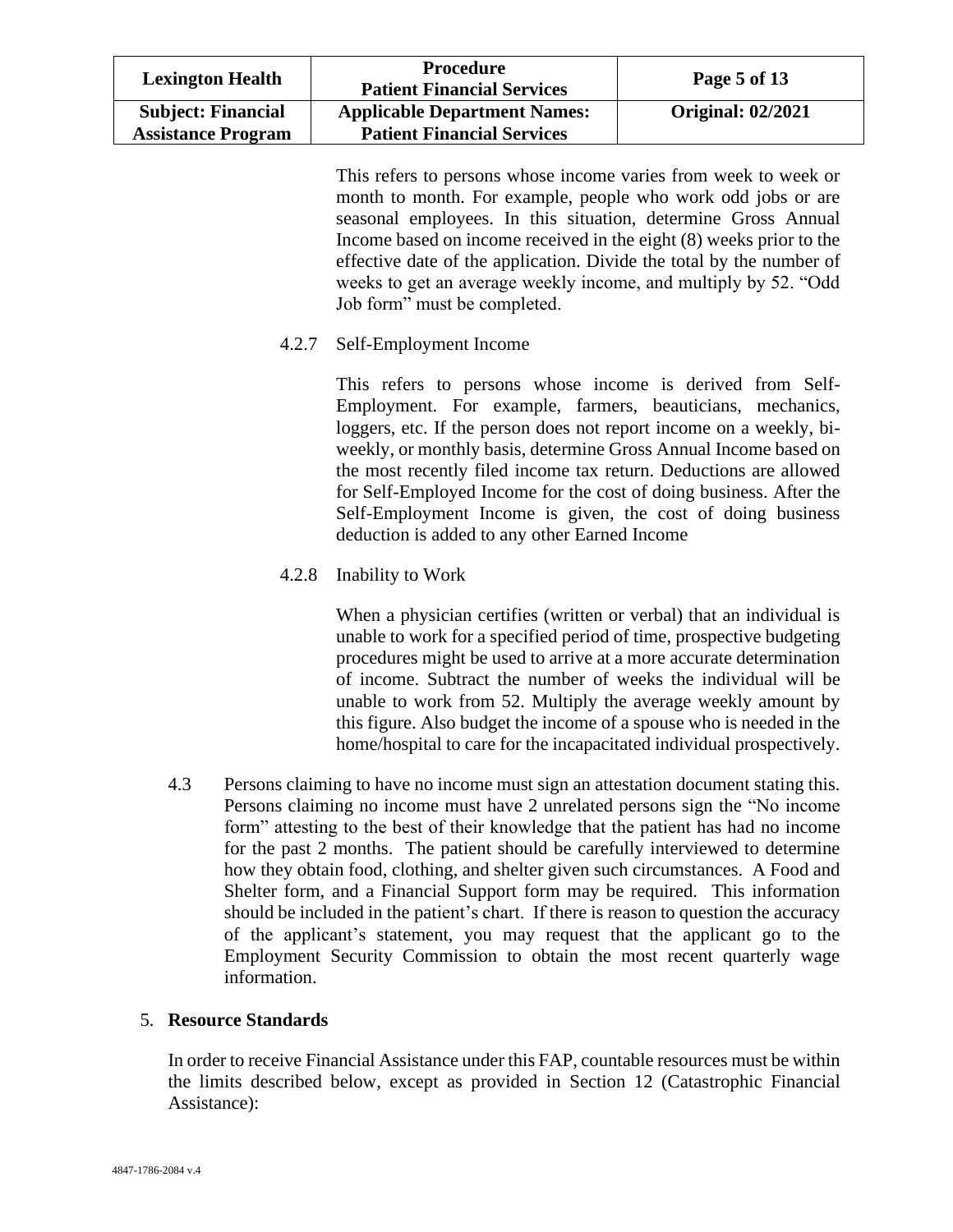| <b>Lexington Health</b>                                | <b>Procedure</b><br><b>Patient Financial Services</b>                    | Page 6 of 13             |
|--------------------------------------------------------|--------------------------------------------------------------------------|--------------------------|
| <b>Subject: Financial</b><br><b>Assistance Program</b> | <b>Applicable Department Names:</b><br><b>Patient Financial Services</b> | <b>Original: 02/2021</b> |

- 5.1 Liquid assets. The applicant and/or the applicant's eligible household member's total liquid assets may not exceed \$5,000. Examples of liquid assets are:
	- 5.1.1 Cash on hand;
	- 5.1.2 Checking or savings accounts in banks or other savings institutions, including credit unions;
	- 5.1.3 Savings certificates;
	- 5.1.4 The market value of stocks or bonds;
	- 5.1.5 Trust accounts exception when inaccessible; and
	- 5.1.6 Jointly owned liquid resources.

When accounts are jointly owned and the applicant and/or their Family have access to the entire amount in the account, the entire amount is counted toward the resource limit. To determine whether the person has access to the entire amount, the worker will need to determine if both signatures are needed for access to the resource or if only one signature is needed. One signature means the entire amount is accessible. When both signatures are needed, only a prorated share of the account is applied to the resource limit

- 5.2 Trusts.
	- 5.2.1 If an applicant and/or a member of their Family are the beneficiary of a trust and has unrestricted access to the principal of the trust, the value of the principal is applied to the resource limit. The value of the trust principal is measured against the liquid asset resource limitation.
	- 5.2.2 If the beneficiary of the trust does not have access to, or the trustee does not have the authority or refuses to make the trust principal available to the beneficiary, the trust principal is not applied to the resource limit. If the applicant or Family member does not have access to the trust principal, only the income and/or other benefits from the trust are counted.
- 5.3 Non-Liquid Resources If the person jointly owns property with one or more other person(s), only half the market value of the applicant's and/or his eligible household member's interest in the property is considered a resource and measured against the appropriate standard.
	- 5.3.1 Real Property Rebuttal must be accomplished through an appeal to the assessor's office in the county where the property is located. A copy of the assessor's determination of value must be furnished to the designee. The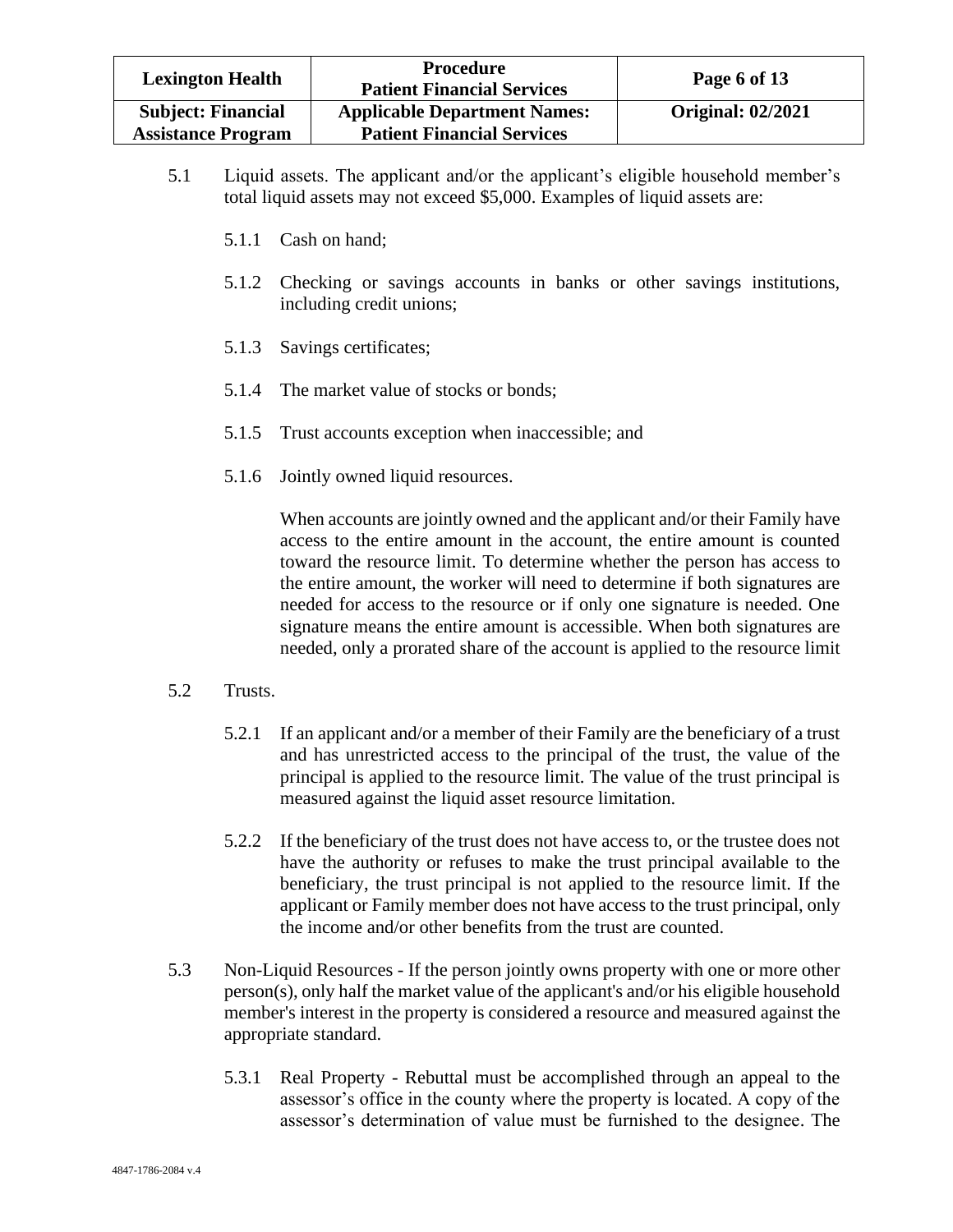| <b>Lexington Health</b>                                | <b>Procedure</b><br><b>Patient Financial Services</b>                    | Page 7 of 13             |
|--------------------------------------------------------|--------------------------------------------------------------------------|--------------------------|
| <b>Subject: Financial</b><br><b>Assistance Program</b> | <b>Applicable Department Names:</b><br><b>Patient Financial Services</b> | <b>Original: 02/2021</b> |

value established by the assessor must be used. The tax-assessed value is the current market value established by the county tax assessor.

5.3.2 An applicant and / or eligible household members, who have transferred, sold or given away resources with or without receiving compensation within 3 months prior to date of application may not be eligible.

## 6. **Verification**

6.1 All income and resources must be verified. The method, amount and date of verification must be documented.

# 7. **Determination of Eligibility**

- 7.1 Upon receipt of a completed FAP Application and all appropriate documentation, Patient Financial Services will review the materials and make a determination of Financial Assistance eligibility in accordance with this FAP.
- 7.2 If a patient is determined to be eligible for Financial Assistance under this policy, LH shall not charge that patient more than the ABG calculation, as described in Section 15, for Covered Services.
- 7.3 Applicants providing incomplete FAP Applications and who do not complete submission of appropriate documentation required for review under this FAP will be determined not eligible for Financial Assistance. No further reviews or approvals will be issued based on the denied FAP Application.
- 7.4 A current determination of eligibility is good for subsequent admissions for 90 days after the date of application; however, a full completed FAP Application is required each calendar year.
- 7.5 During that calendar year, approval can be reviewed if there have not been any changes to a patient's status. A "No Change Form" is required. A signature on the "No Change Form" is needed on the 91st day post the initial date of FAP Application.

### 8. **Presumptive Financial Assistance Eligibility**

- 8.1 Patients who qualify and are receiving benefits from the following programs or who are in the following categories may be presumed eligible for 100% Financial Assistance:
	- 8.1.1 State Medicaid Programs offering full benefits. Medicaid eligibility must be verified and entered into the system for record keeping and claim submission in order to be eligible for this presumptive eligibility.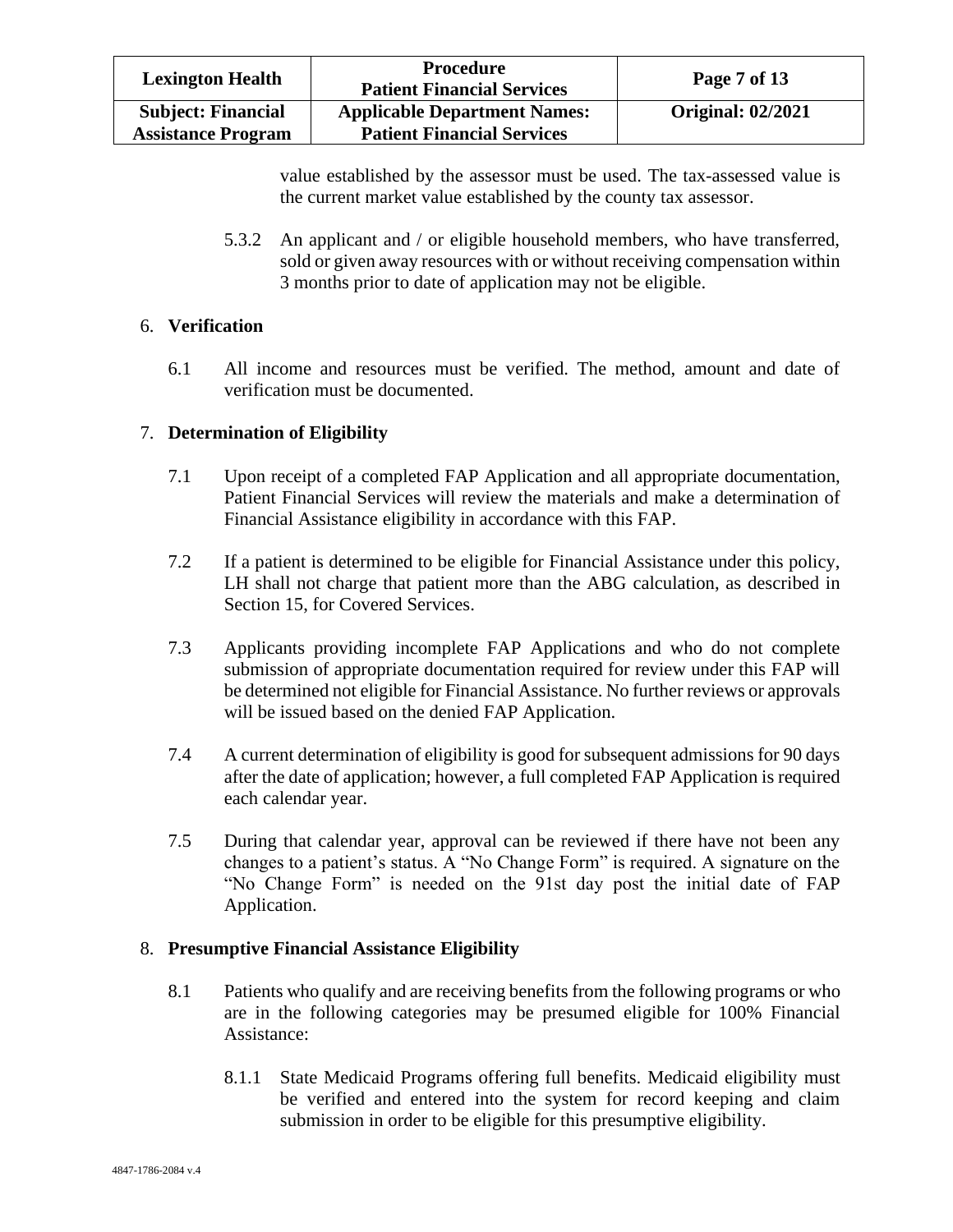| <b>Lexington Health</b>                                | <b>Procedure</b><br><b>Patient Financial Services</b>                    | Page 8 of 13             |
|--------------------------------------------------------|--------------------------------------------------------------------------|--------------------------|
| <b>Subject: Financial</b><br><b>Assistance Program</b> | <b>Applicable Department Names:</b><br><b>Patient Financial Services</b> | <b>Original: 02/2021</b> |

- 8.1.2 Food Stamps The U.S. Department of Agriculture Food and Nutrition Service Food Stamp Program (SNAP).
- 8.1.3 County and state relief programs Financial assistance with housing, utilities, food and WIC nutrition assistance.
- 8.1.4 Homeless Patients.
- 8.1.5 Deceased Patients Unpaid balances of patients who are deceased with no confirmed estate after 1 year.
- 8.2 LH Patient Financial Services may require applicable documentation to confirm presumptive eligibility in this Section.

## 9. **Eligibility Determinations**

9.1 Qualifying Gross Annual Income for Financial Assistance

Financial Assistance shall be provided to patients who fall within the Federal Poverty Level ("*FPL*") Guidelines (the chart published annually by the Department of Health and Human Services). If ineligible for Financial Assistance due to assets (as described above), please see below for Catastrophic Eligibility. The amount of Financial Assistance provided to patients who are eligible under these FPL Guidelines will be as follows (provided, however, that no patient eligible to receive Financial Assistance under this FAP will be billed more than the AGB):

| Income – Federal Poverty Guidelines      | Adjustment Amount to Gross<br>Charges       |
|------------------------------------------|---------------------------------------------|
| Up to $200\%$ FPL                        | 100% discount                               |
| $201\% - 300\%$                          | 80% discount                                |
| $301\% - 400\%$                          | Billed no more than AGB (see<br>Section 15) |
| <b>Uninsured Discount</b>                | 50% discount                                |
| (only for patients who are not eligible) |                                             |
| under this FAP)                          |                                             |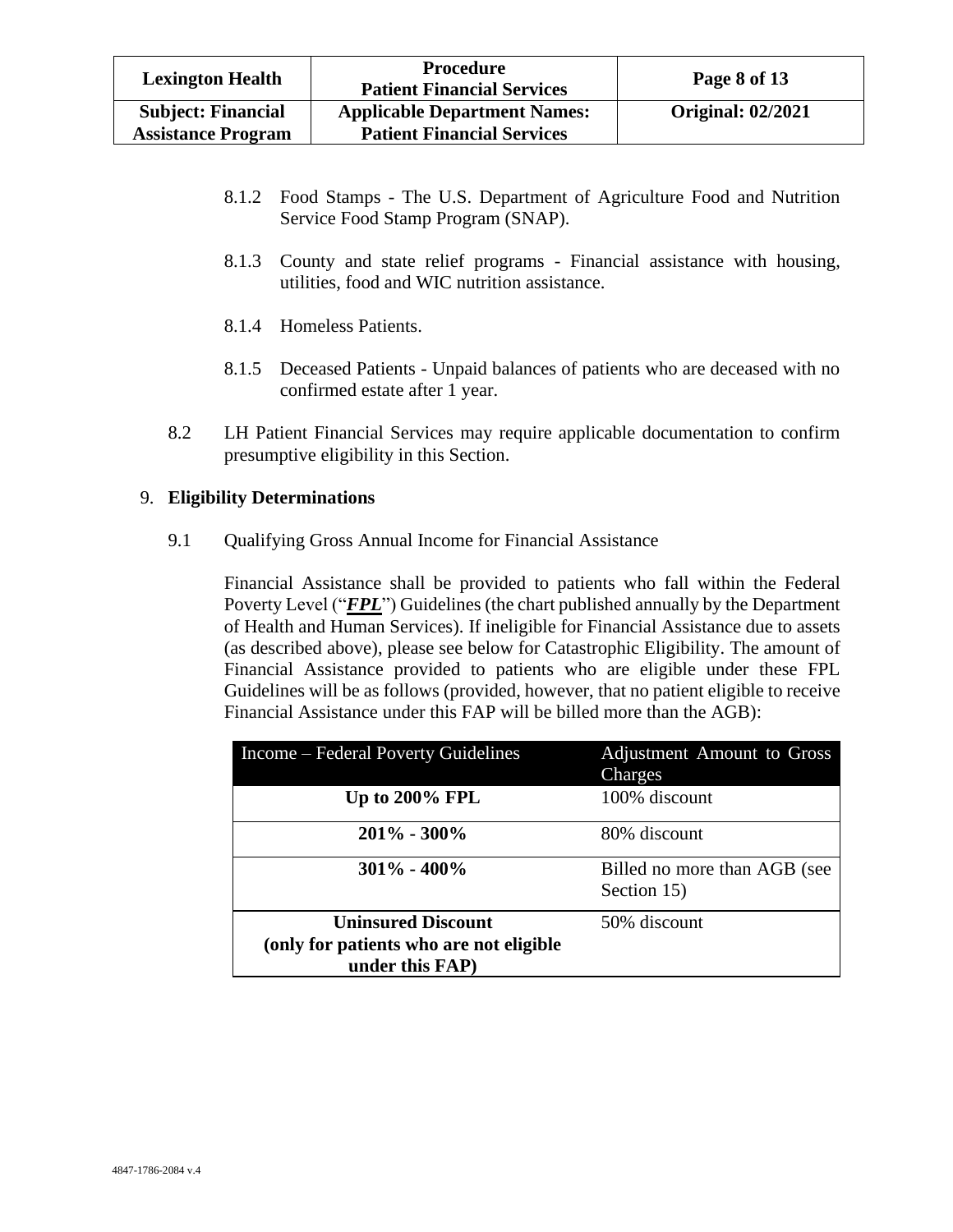| <b>Lexington Health</b>                                | <b>Procedure</b><br><b>Patient Financial Services</b>                    | Page 9 of 13             |
|--------------------------------------------------------|--------------------------------------------------------------------------|--------------------------|
| <b>Subject: Financial</b><br><b>Assistance Program</b> | <b>Applicable Department Names:</b><br><b>Patient Financial Services</b> | <b>Original: 02/2021</b> |

| 2021 U.S. Federal Poverty Guidelines (updated annually) |                |                      |                            |
|---------------------------------------------------------|----------------|----------------------|----------------------------|
| Household<br>Size                                       | 200% FPL       | 201% - 300% FPL      | 301% - 400% FPL            |
| 1                                                       | $$0 - $25,760$ | $$25,761 - $38,640$  | $$38,641 - $51,520$        |
| 2                                                       | $$0 - $34,840$ | $$34,841 - $52,260$  | $$52,261 - $69,680$        |
| 3                                                       | $$0 - $43,920$ | \$43,921-\$65,880    | $$65,881 - $87,840$        |
| 4                                                       | $$0 - $53,000$ | \$53,001-\$79,500    | $$79,501 - $106,000$       |
| 5                                                       | $$0 - $62,080$ | $$62,081 - $93,120$  | \$<br>$$93,121 - $124,160$ |
| 6                                                       | $$0 - $71,160$ | $$71,161 - $106,740$ | $$106,741 - $142,320$      |
| 17                                                      | $$0 - $80,240$ | \$80,241 - \$120,360 | $$120,361 - $160,480$      |
| 8                                                       | $$0 - $89,200$ | \$89,201 - \$133,800 | \$133,801 - \$178,400      |

### 9.2 Outstanding Account Balances

FAP eligibility covers all outstanding account balances retrospectively regardless of the age. Accounts are covered proactively for 90 days from the date of service. An approved FAP Application covers accounts for all Family members that are part of the same household. (i.e. spouse, dependent children, etc.).

#### 10. **Discretionary Approval Guidelines**

10.1 Management has the discretion to determine Financial Assistance eligibility based on certain criteria when the patient does not complete the FAP Application process or is uncooperative. The following information must be gathered to make a discretionary determination for Financial Assistance eligibility. The documentation should be attached to the Discretionary Eligibility Form and filed.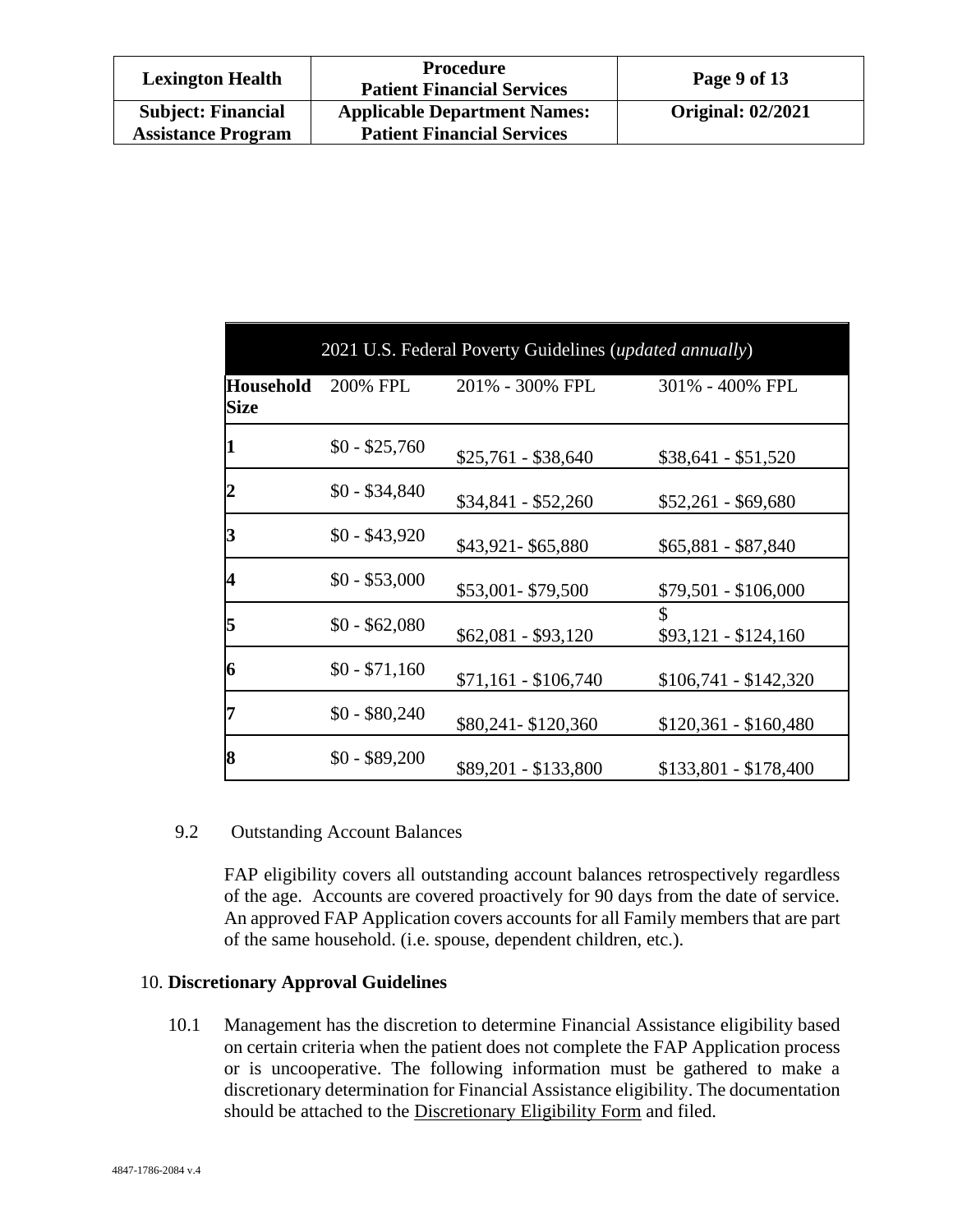| <b>Lexington Health</b>                                | Procedure<br><b>Patient Financial Services</b>                           | Page 10 of 13            |
|--------------------------------------------------------|--------------------------------------------------------------------------|--------------------------|
| <b>Subject: Financial</b><br><b>Assistance Program</b> | <b>Applicable Department Names:</b><br><b>Patient Financial Services</b> | <b>Original: 02/2021</b> |

- 10.1.1 Discretionary Eligibility Form must be completed and signed by LH representative. Approval given at the appropriate management level. (See Section 10.3).
- 10.1.2 Management will use a current copy of guarantor's credit report as a general guide in supporting a finding of eligibility for Financial Assistance. The approving authority will determine if a patient is truly indigent using their best judgment.
- 10.1.3 Copy of LH transaction history, generated internally by LH systems, showing that statements or telephone calls have been made to the patient.
- 10.2 Patients with the following status will be granted automatic approval for 100% discretionary Financial Assistance. A Discretionary Eligibility Form must still be completed and signed by LH employee:
	- 10.2.1 Homeless patient or guarantor.
	- 10.2.2 Patient or Guarantor currently residing in a shelter (i.e., Oliver Gospel Mission, Salvation Army, His House Ministries, Sistercare, Transitions etc.).
- 10.3 Discretionary approval may be granted at management's discretion based on the account balances as follows:

| <b>Balances</b>      | Approving Authority (Requires Signatures) |
|----------------------|-------------------------------------------|
| $<$ \$4,999          | <b>Financial Counselor</b>                |
| \$5,000 - \$9,999    | Supervisor / Manager                      |
| \$10,000 - \$24,999  | Manager                                   |
| \$25,000 - \$74,999  | Director                                  |
| \$75,000 - \$199,999 | Vice President                            |
| $$200,000 +$         | <b>Chief Financial Officer</b>            |

### 12. **Catastrophic Financial Assistance**

If charges for Covered Services provided by LH physicians at LH not paid by Third Party Resources exceed three times the income of the total annual Family income, 80% of those charges will be discounted.

### 13. **Notification of Eligibility Determination**

LH Patient Financial Services shall ensure applicants are given a prompt written decision regarding a determination for Financial Assistance under this FAP Policy upon receipt of a completed application including all required information. Applicants may contact LH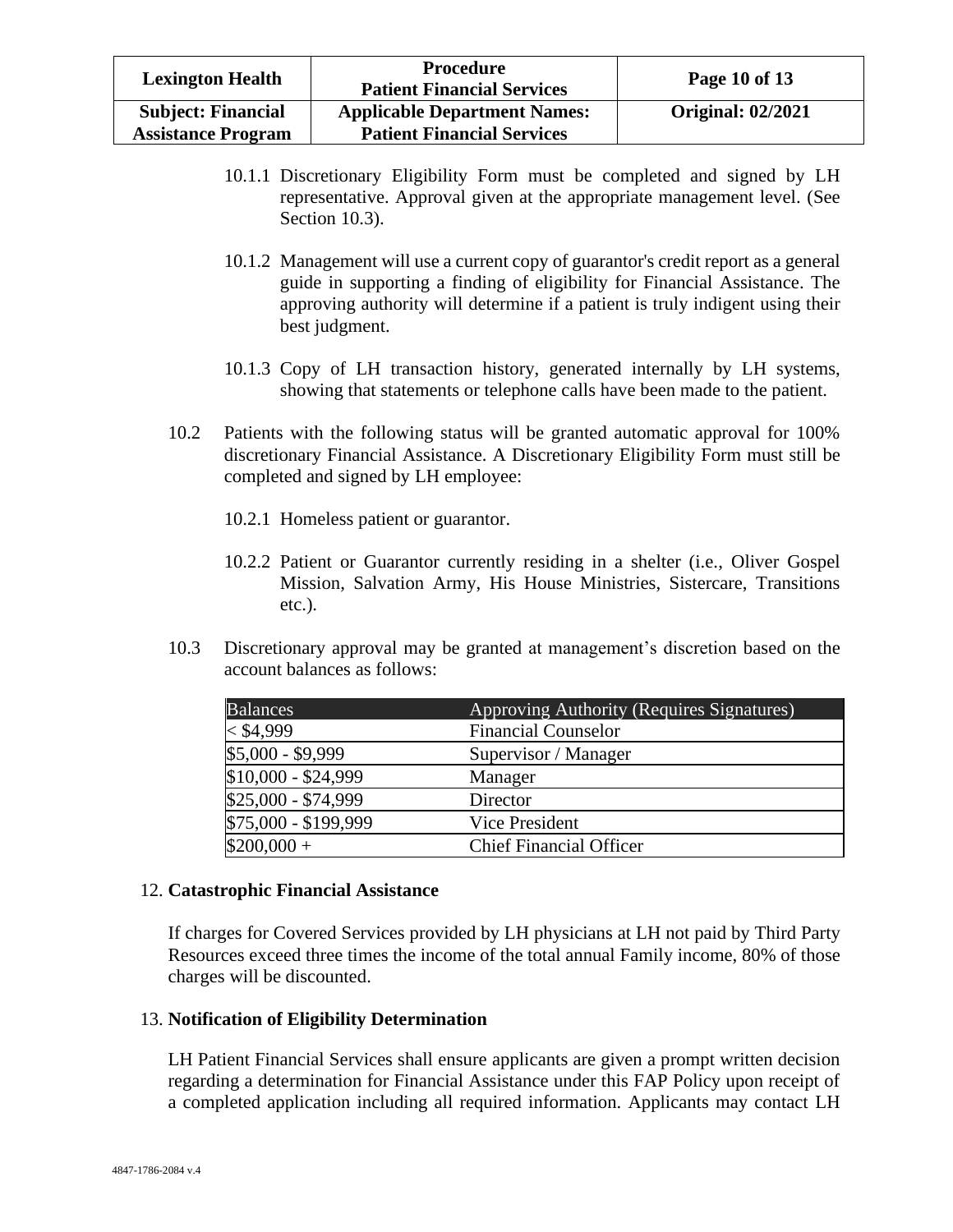| <b>Lexington Health</b>                                | <b>Procedure</b><br><b>Patient Financial Services</b>                    | Page 11 of 13            |
|--------------------------------------------------------|--------------------------------------------------------------------------|--------------------------|
| <b>Subject: Financial</b><br><b>Assistance Program</b> | <b>Applicable Department Names:</b><br><b>Patient Financial Services</b> | <b>Original: 02/2021</b> |

Patient Financial Services with questions regarding this FAP Policy. Further contact information is available on the FAP Application.

### 14. **Billing and Collections**

- 14.1 LH will make reasonable efforts to determine if an individual is eligible for Financial Assistance under this FAP Policy before engaging in any extraordinary collections actions.
- 14.2 Any actions LH may take in the event of nonpayment, including any extraordinary collections actions, are described in the LH Bad Debt Policy. A copy of this policy is available free of cost on the LH website and at LH Patient Financial Services.

### 15. **Amounts Generally Billed**

Any individual eligible for Financial Assistance under this FAP Policy will not be billed more than the AGB for Covered Services received at LH. LH calculates the AGB by multiplying LH's gross charges for Covered Services rendered to the eligible patient by the AGB Percentage. The "AGB Percentage" is determined by using the "look back method," and is calculated by dividing (1) the sum of the amounts of all of LH's claims for emergency or other Medically Necessary care which have been allowed by Medicare feefor-service and all private insurers during a specific prior 12-month period by (2) the sum of the associated gross charges for those claims. The AGB Percentage shall include the total of both the amount that would be reimbursed by Medicare fee-for-service, and all private insurers and the amount the individual would be personally responsible for paying in the form of co-payments, co-insurance, and deductibles. Specific information regarding LH's AGB Percentage and the associated calculation is available in writing and can be obtained at no cost by calling our Patient Financial Services office at (803) 791-2490 or toll free at (877) 835-0975 or by submitting a request to: Patient Financial Services, Lexington Health, Inc., 2720 Sunset Boulevard, West Columbia, SC 29169.

Approved by resolution of LHI Board 1/28/2021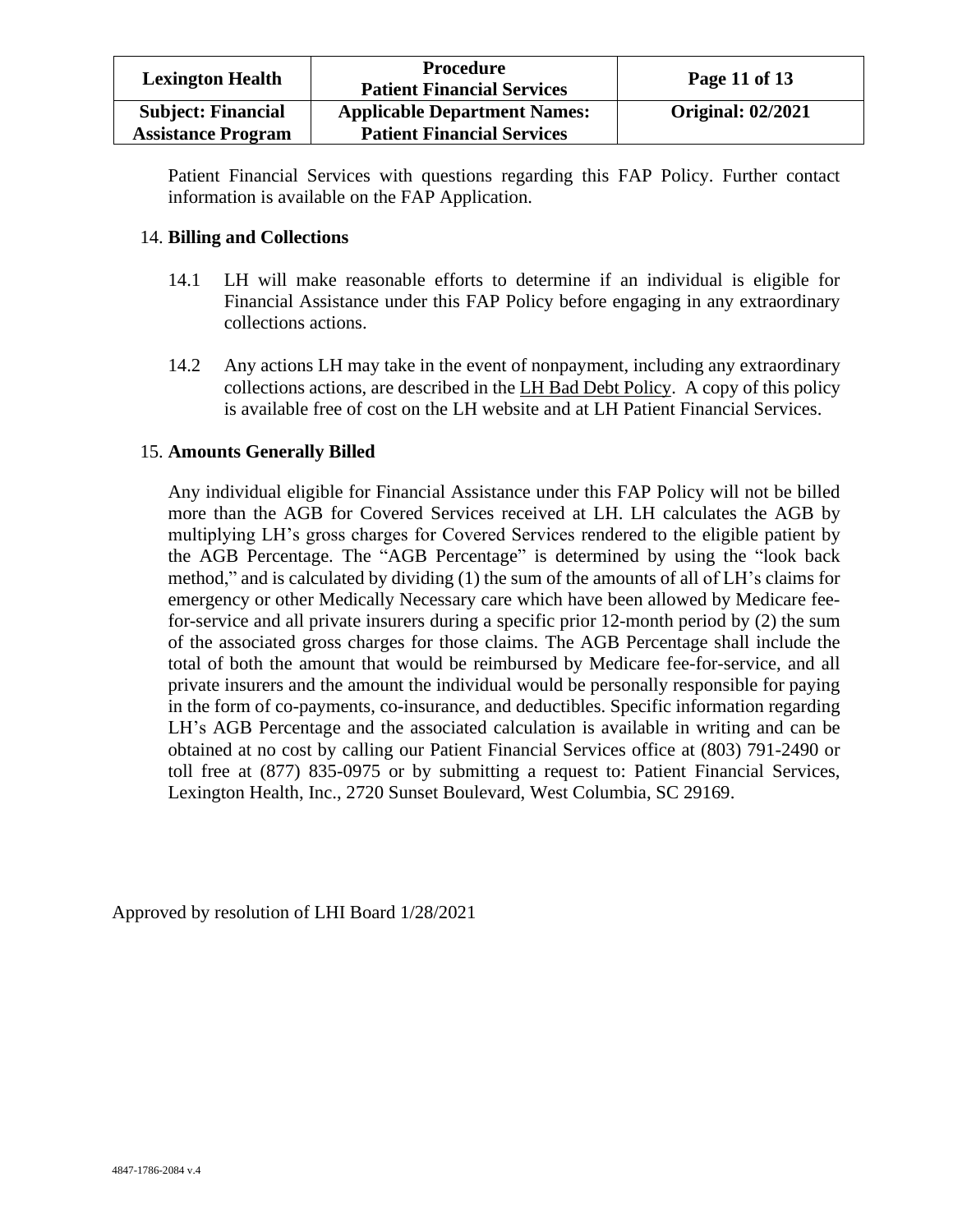| <b>Lexington Health</b>                                | <b>Procedure</b><br><b>Patient Financial Services</b>                    | Page 12 of 13            |
|--------------------------------------------------------|--------------------------------------------------------------------------|--------------------------|
| <b>Subject: Financial</b><br><b>Assistance Program</b> | <b>Applicable Department Names:</b><br><b>Patient Financial Services</b> | <b>Original: 02/2021</b> |

# PROVIDER LIST:

| <b>Practice Name</b>                        | <b>Follows Financial Assistance Policy</b> |
|---------------------------------------------|--------------------------------------------|
| Batesburg-Leesville Family Medicine         | Yes                                        |
| Carolina Pulmonary                          | Yes                                        |
| Carolina Shoulder and Knee Specialists      | Yes                                        |
| Carolina Women's Physicians                 | Yes                                        |
| <b>Chapin Family Practice</b>               | Yes                                        |
| Chapin Women's Care                         | Yes                                        |
| <b>Harbison Medical Associates</b>          | Yes                                        |
| <b>Internal Medicine Associates</b>         | Yes                                        |
| Lexington Brain and Spine Institute         | Yes                                        |
| <b>Lexington Cardiology</b>                 | Yes                                        |
| Lexington Cardiovascular Surgery            | Yes                                        |
| <b>Lexington Critical Care</b>              | Yes                                        |
| Lexington Endocrinology                     | Yes                                        |
| Lexington ENT & Allergy                     | Yes                                        |
| <b>Lexington Family Medicine</b>            | Yes                                        |
| <b>Lexington Family Practice Ballentine</b> | Yes                                        |
| Lexington Family Practice Gilbert           | Yes                                        |
| <b>Lexington Medical Center Irmo</b>        | Yes                                        |
| Lexington Family Practice Lake Murray       | Yes                                        |
| Lexington Family Practice Lexington         | Yes                                        |
| <b>Lexington Family Practice Northeast</b>  | Yes                                        |
| Lexington Medical Park Otarre Pointe        | Yes                                        |
| <b>Lexington Family Practice Summit</b>     | Yes                                        |
| Lexington Family Practice West Columbia     | Yes                                        |
| Lexington Family Practice White Knoll       | Yes                                        |
| Lexington Hospitalists                      | Yes                                        |
| Lexington Internists Irmo                   | Yes                                        |
| Lexington Internists Laurel                 | Yes                                        |
| Lexington Internists Lexington              | Yes                                        |
| Lexington Internists Northeast              | Yes                                        |
| <b>Lexington Maternal Fetal Medicine</b>    | Yes                                        |
| <b>Lexington Medical Anesthesiology</b>     | Yes                                        |
| <b>Lexington Medical Associates</b>         | Yes                                        |
| <b>Lexington Medical Specialists</b>        | Yes                                        |
| <b>Lexington Oncology</b>                   | Yes                                        |
| Lexington Orthopaedics                      | Yes                                        |
| Lexington Pediatric Practice                | Yes                                        |
| Lexington Plastic Surgery                   | Yes                                        |
| <b>Lexington Podiatry</b>                   | Yes                                        |
| <b>Lexington Radiation Oncology</b>         | Yes                                        |